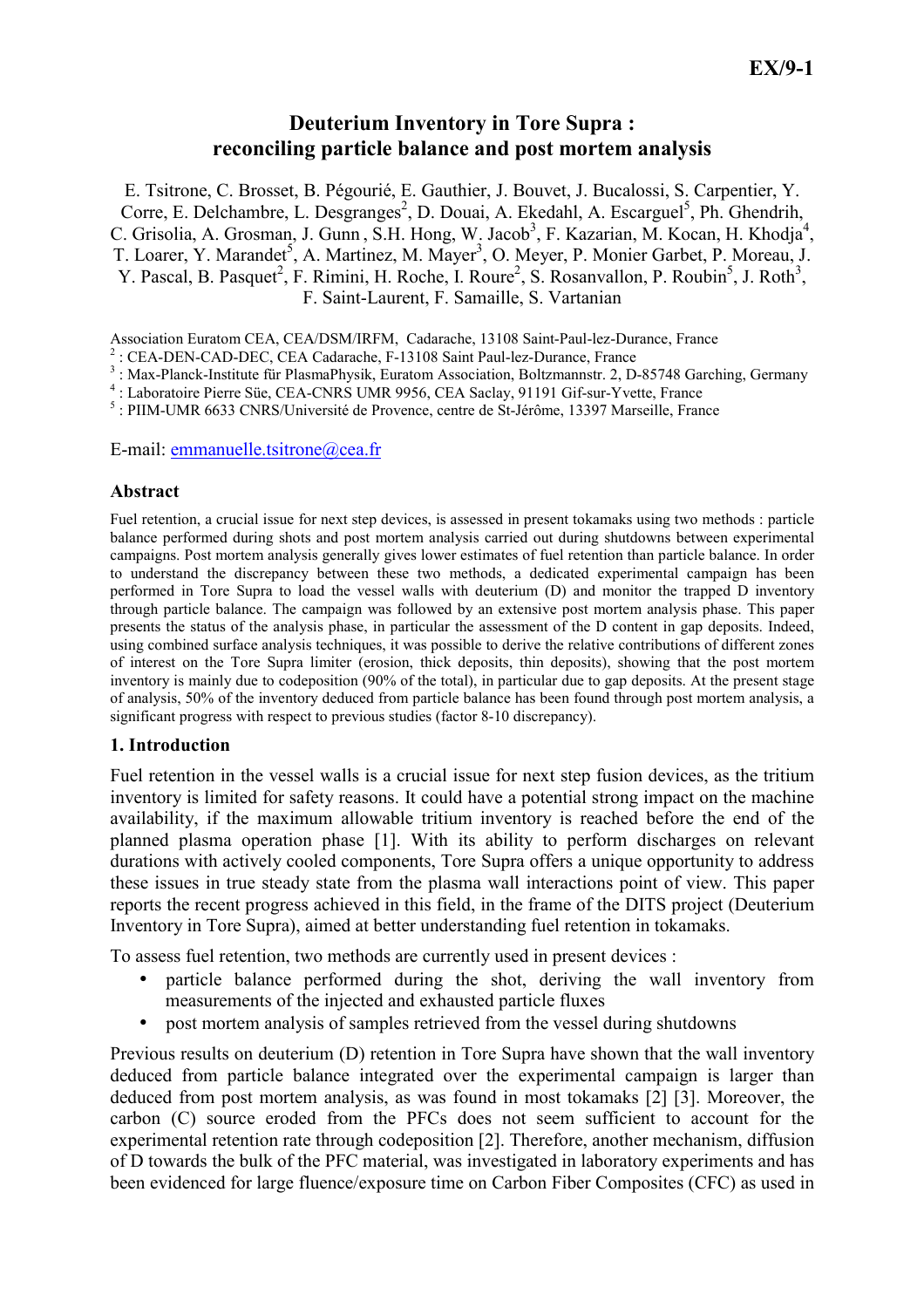Tore Supra [4]. To progress further, the DITS project was launched, in order to understand the discrepancy between particle balance and post mortem analysis, and to identify the main retention mechanisms at stake. It includes 1) a dedicated experimental campaign 2) dismantling of selected PFCs to extract samples and 3) an extensive analysis phase in collaboration with European partners in the frame of the EU Plasma Wall Interaction Task Force.

In section 2, the experimental campaign, addressed in more details in [5], is briefly reviewed, with a focus on particle balance results. In section 3, sample extraction from the PFCs is described. In section 4, results from the post mortem analysis are presented, including consistency between the different techniques used. In section 5, the comparison between particle balance and post mortem analysis is discussed.

# 2. Particle balance during the experimental campaign

The aim of the experimental campaign was to load the vessel walls with a significant additional D inventory in a limited time before opening the machine for sample extraction and post mortem analysis. In order to do so, repetitive long pulses (2 minutes) based on a robust scenario (Ip  $= 0.6$  MA, moderate lower hybrid (LH) power of 2 MW, medium density  $n_e/n_{Gr} \sim 0.5$ ) were performed, allowing to run the equivalent of 1 year of operation within 2 weeks [5]. A carbonisation using  ${}^{13}C$  and a boronisation were performed on day 1, to be used as markers of the beginning of the campaign during post mortem analysis  $($   $\sim$  80 monolayers deposited for each). Apart from this, 5 hours of plasma were



shot of the DITS campaign

carried out without any conditioning procedure. The main limitation came from bursts of radiation linked to "UFOs" originating from the vessel walls, potentially leading to disruptions [6] [7]. To overcome this difficulty, a second scenario at lower power (1.8 MW of LH, 80 s) and with a slower power ramp up was used at the end of the campaign, allowing to reach the objectives in terms of wall D loading.





Particle balance, allowing to deduce wall retention from measurements of the injected and exhausted particle fluxes, is a reliable and accurate tool routinely used in Tore Supra (accuracy within  $\sim$  10 % [8]). Typical results for a shot of the DITS campaign are illustrated in figure 1, where the injected (Fpuff), exhausted (Fexh) and trapped (Fwall) particle fluxes are shown as a function of time, as well as the plasma density (nemoy) and the lower hybrid power (Phyb). The retention rate is found to be reproducible throughout the campaign, around 2  $10^{20}$ 

D/s in the stationary phase. For shots longer than  $\sim$ 1 minute, the release after shot  $(2-4 \t10^{21} \text{ D})$  is small compared to the inventory trapped during the shot

 $(-2.5 \times 10^{22} \text{ D})$  for nominal 120 s discharges). Most of it is recovered within the 2 minutes following the discharge, as can be seen from figure 1. Long term recovery (during nights and week ends) was also analyzed through a constant monitoring of the vessel pressure [5], and does not play a significant role in the overall particle balance (upper limit  $\sim$ 10 % of the trapped inventory, see table 1).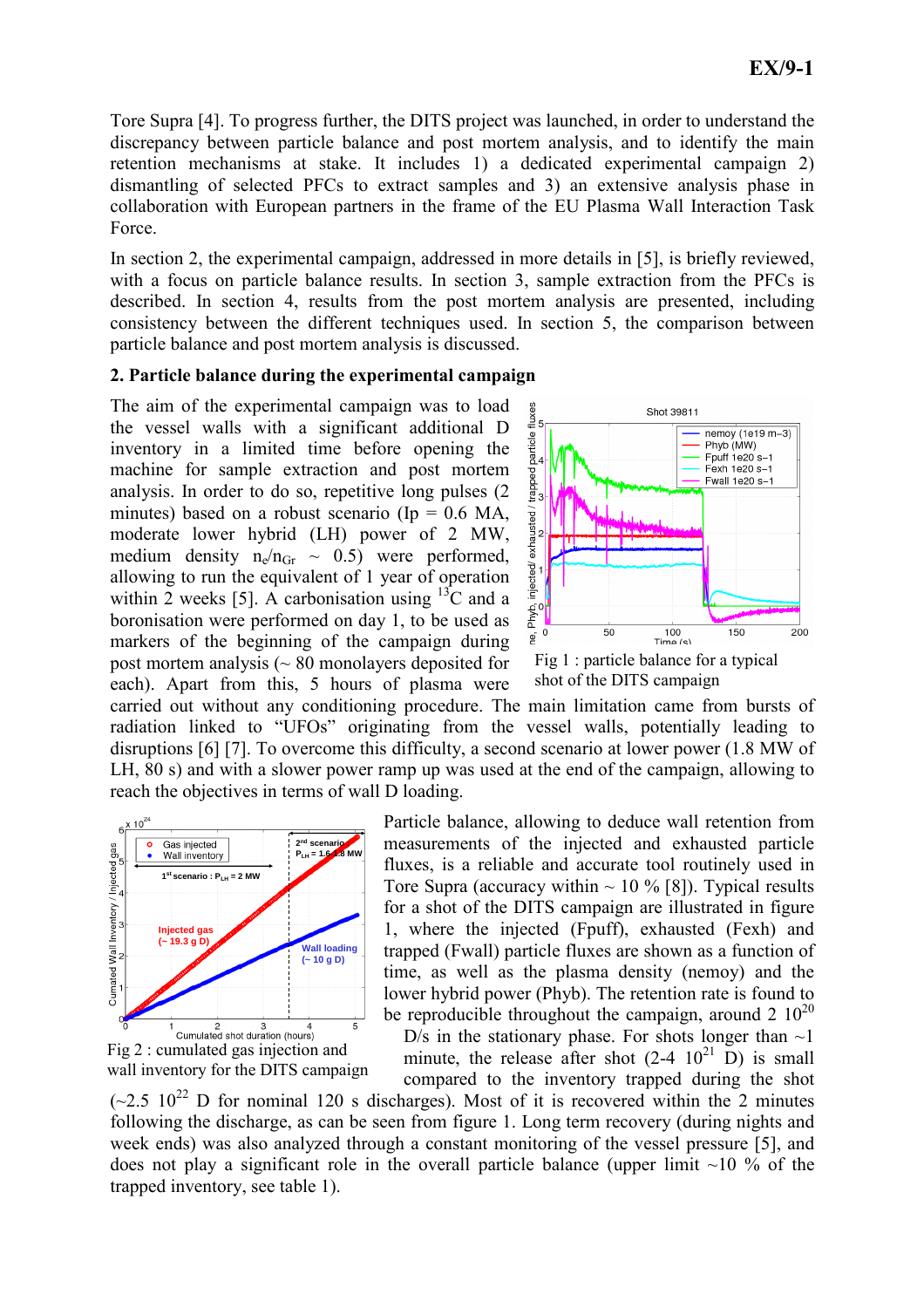No sign of loss of density control or saturation of wall retention was observed during the campaign, as is seen in the linear evolution in figure 2, showing the injected gas and the trapped D inventory as a function of the cumulated plasma duration. The two scenario used during the campaign are indicated. A final D wall inventory of  $\sim 10.4$  g (3.1 10<sup>24</sup> D) was reached at the end of the campaign, corresponding to 53 % of the injected gas  $(\sim 19.3 \text{ g or } 5.8 \text{ m})$  $10^{24}$  D). This inventory is roughly 4 times larger than what was estimated as already present in the vessel, allowing to relate the results of the post mortem analysis phase mainly to the DITS campaign. Table 1 summarizes the cumulated injected and exhausted particle fluxes during the DITS campaign.

| Injected        | Exhausted                      | Wall            |                 |                 |               |
|-----------------|--------------------------------|-----------------|-----------------|-----------------|---------------|
|                 | During shots                   | After shots     | Long term       | Total           | Inventory     |
| 5.8 $10^{24}$ D | $1.8 \; 10^{24} \; \mathrm{D}$ | $0.7 10^{24}$ D | $0.2 10^{24}$ D | 2.7 $10^{24}$ D | $13.110^{24}$ |

Table 1 : cumulated injected flux, exhausted flux (during the shot, after the shot (within 2 minutes), long term and total), and resulting wall inventory during the DITS campaign.

#### 3. Sample extraction after the DITS campaign



Fig 3a : sector Q6A of the Tore Supra limiter, extracted after the DITS campaign. The different zones of interest are indicated as well as the analysed tiles (crosses)



Fig 3b : IR imaging of the limiter sector during the DITS campaign. The different zones of interest are indicated.

A sector of the main plasma facing component, the toroidal pump limiter (TPL), was then dismantled for analysis and is shown on figure 3a. The TPL is made of Carbon Fiber Composite (CFC) tiles, assembled on a copper heat sink. Different zones can be identified, correlated with the heat and particle fluxes pattern on the limiter [9] : erosion zones in the plasma loaded areas  $(\sim 3.5)$ m 2 ), thin deposits zone in the far shadowed areas ( $\sim$ 3 m<sup>2</sup>), thick deposits at the boundary between plasma loaded and plasma shadowed zones  $(-0.5 \text{ m}^2)$ . Thin deposits are also observed on the low field side (LFS) of the limiter, although in a plasma loaded zone. However, it corresponds to a far SOL region (between 5-8 cm from the last closed flux surface

radially), where the plasma electron temperature and densities are low (around 10 eV and  $5 \times 10^{17}$  m<sup>-3</sup> respectively from reciprocating Langmuir probe measurements). Deposits are also observed in the gaps between tiles, in particular in the erosion zone, as evidenced on the infrared imaging of the limiter shown on figure 3b for typical DITS conditions. The temperature of the tile surface in erosion zones is around 200°C, while the thin deposits in shadowed areas remain close to 120°C, the temperature of the cooling loop of Tore Supra plasma facing components. In contrast, the thick deposited layers, in shadowed zones or in gaps between tiles of the erosion zones, reach much higher temperature, around 500 °C (NB : these temperatures are stationary during the discharge due to active cooling). In some limited areas, for thick deposits close to the plasma loaded zone, peaks up to 1000 °C can be observed as seen on Figure 3b.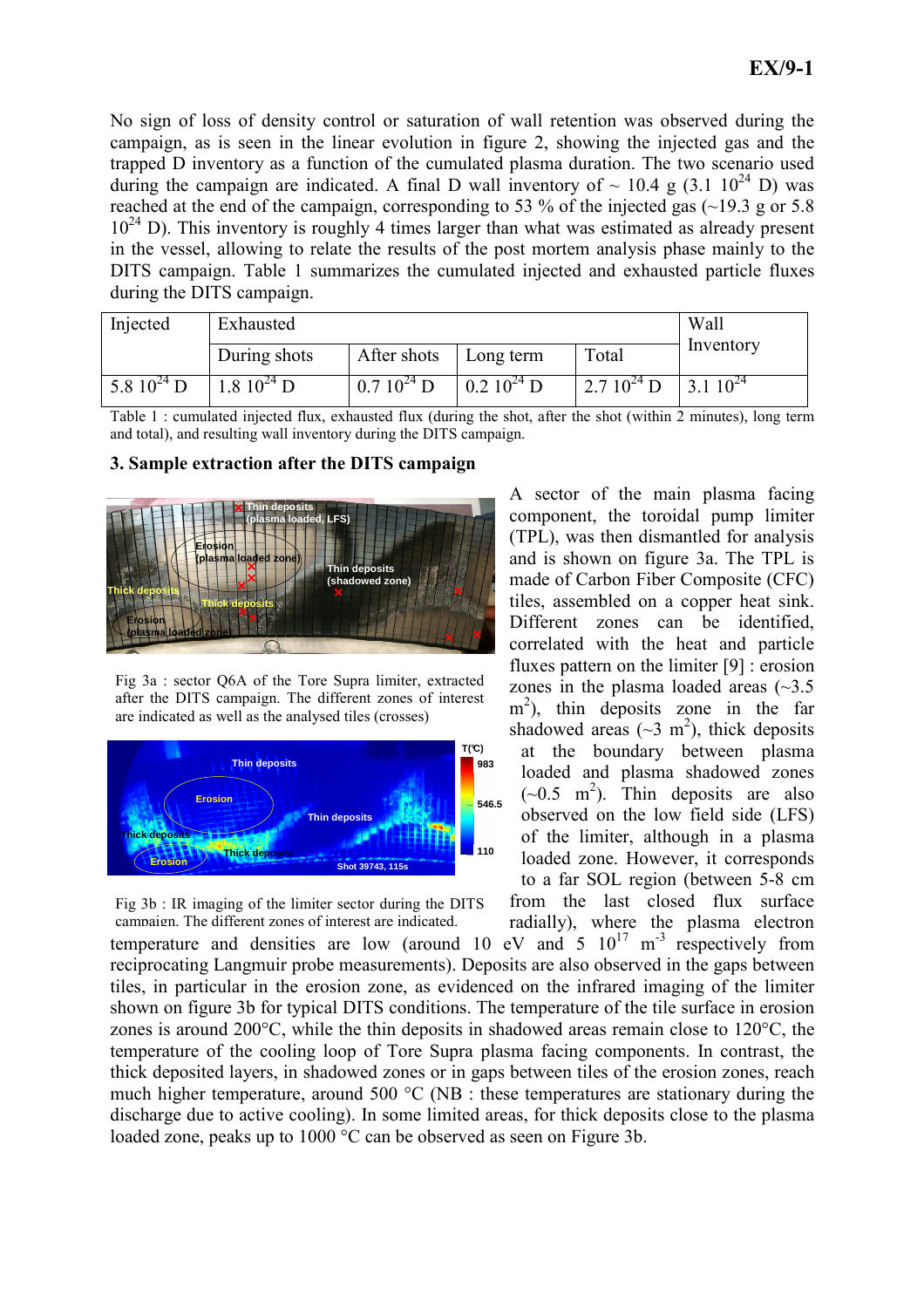A first analysis campaign was carried out on 10 limiter tiles (out of the 40 tiles extracted for DITS) selected in the 3 zones of interest : erosion (5 tiles), thin deposits (2 tiles, one in the far shadowed region, the other on the LFS of the limiter) and thick deposits (3 tiles). The analysed tiles are indicated on figure 3a. Samples were then cut from the tiles for the different analyses to be performed. Thermodesorption (TDS) was carried out to determine the global D content of the samples. In addition, Nuclear Reaction Analysis (NRA), using the  $D(^{3}He,p)\alpha$ reaction, and Secondary Ion Mass Spectrometry (SIMS) were performed on exposed surfaces of tiles as well as in gaps to determine the D profile as well as the impurity concentration within the samples.

Out of the 10 tiles, 7 were cut according to a standard procedure (roughly 1 quarter of tile devoted to TDS, NRA, SIMS respectively, while the last quarter was kept as a spare for further analysis if needed). Moreover, 2 mm thick slices were cut within the NRA and TDS quarters, from the plasma facing surface of the tile down to the surface attached to the heat sink, in order to study the D penetration in the bulk material. Only the top plasma facing and the middle slices were studied, as the last slice contains copper infiltrations from the assembly process with the heat sink. 3 tiles (1 for every zone of interest) were then cut according to a refined procedure, in order to study detailed features, such as poloidal versus toroidal gaps for instance. It has to be noted that the TDS samples cut following the standard method include deposits on 1 toroidal gap out of the 4 lateral sides of the sample, while the TDS samples cut following the refined procedure do not include any gap surfaces. Therefore, TDS will give the global D content of the samples, but without being able to discriminate D coming from gap deposits and tile surface for standard samples. Only samples cut with the refined procedure will allow to assess the tile contribution only. Refined samples are signaled in the paper by \*\* (see abscissa in figures 4 to 6).On the other hand, NRA will give the D distribution profile on the tile surface and in the gaps (and by integration the global D content), but will be limited in the analyzed depth (maximum depth  $\sim 40$  µm with the highest NRA beam energy  $E^{3}$ He) = 6 MeV). It will therefore miss the contribution of deeply trapped D in the bulk material or in thick deposited layers. In the following analysis, results from both methods are then combined to derive a global D content, NRA being used to estimate the contributions from the gaps on TDS samples, while TDS is used to account for deeply trapped D not seen by NRA.

# 4. Post mortem analysis of the DITS samples

# 4.1 Global D content from TDS

The global D content was measured with TDS for the top (plasma facing) and the middle (2 mm below) samples, as shown on figure 4 (NB : sample surface  $\sim 0.8$  cm<sup>2</sup>). The sample temperature was increased with a well controlled temperature ramp of 1°C/s up to 1200°C for the top samples. For the middle samples, the temperature was limited to 900°C due to the presence of copper from the heat sink. The measurements presented here are corrected by renormalizing the  $H_2$  and HD peaks (additional 30% contribution to account for the particles not yet desorbed at 900°C, as deduced from of the TDS spectra on the top samples).

In erosion zones, surface content up to  $\sim 10^{23}$  D/m<sup>2</sup> were measured on the top samples, much higher than what would be expected from saturation of the implanted layers within the incident particles penetration range  $({\sim}10^{21} \text{ D/m}^2$  [10] for typical DITS conditions, with  $\sim 300$ eV-1 keV incident energy). D was also detected in the middle samples, 2 mm below the plasma exposed surface, although a factor 15-30 lower. In deposition zones,  $\sim 10^{23}$  D/m<sup>2</sup> to 5  $10^{23}$  D/m<sup>2</sup> were measured for thin and thick deposits respectively. However, one should be cautious when translating the sample D content measured by TDS into surface concentration, as the standard samples include both the tile surface and gap deposits (see section 5 for concentrations corrected from this effect through combined NRA and TDS analysis). Indeed,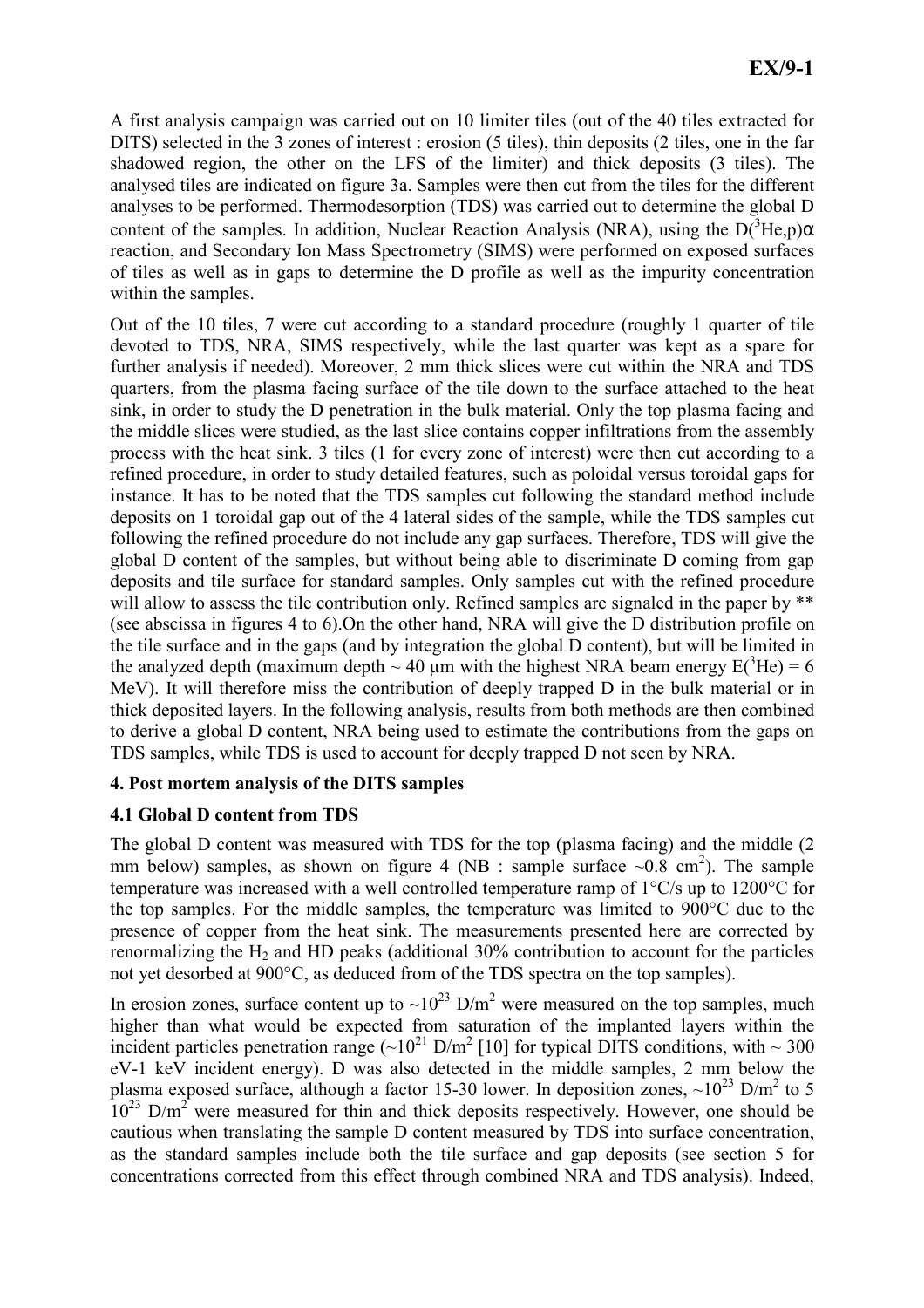the samples without gap deposits (marked with \*\* on the abscissa) exhibit a lower D content in erosion and thick deposition zones (although within error bars for top samples, more visible on middle samples where the contribution of the tile itself is expected to be smaller). This is consistent with the visual inspection of the limiter, showing gap deposits mainly in these two zones. It is also consistent with NRA analysis of the D content in gaps presented in section 4.2, showing very low D concentrations in gaps of the thin deposits zone compared to the erosion and thick deposits zones.

In all cases, roughly  $2/3$  of the D content is desorbed as  $D<sub>2</sub>$  or HD molecules, while the remaining  $1/3$  is desorbed as hydrocarbons, mainly  $CD_4$  and  $CD_3H$ . Higher masses are also detected in the TDS spectra, but are difficult to disentangle. In any case, their contribution to the overall D content is small.



Fig 4 : D sample content as a function of sample identification number as measured from TDS for (a) top samples and (b) middle samples. Samples with \*\* correspond to the refined cutting procedure (NB1 : sample surface  $\sim 0.8$  cm<sup>2</sup>, NB2 : for middle samples, F27-T4 could not be measured)

### 4.2 NRA measurements

A comprehensive NRA analysis campaign was performed in collaboration with IPP Garching, in the frame of the EU PWI TF (> 350 NRA spectra on ~60 samples extracted from the 10 limiter tiles). Four energies of the  $3$ He beam were used (from 800 keV to 6 MeV) in order to derive the D profile up to several tens of microns deep into the samples [11]. A first study on uniformity of D concentration within a given sample (measurements every mm at a given beam energy) was undertaken. For low beam energy (800 keV, corresponding to an analyzed depth  $\sim$ 1.5 µm), the standard deviation is 10-20% for all zones (erosion, thin or thick deposits). However, at higher energies, standard deviations



Fig 5 : D concentration measured by NRA in toroidal gaps for the erosion, thick deposits, thin deposits zones. Results from a poloidal gap in the erosion zone are also shown.

as high as 30-50 % can be reached (but applying to lower absolute D concentration deeper in the sample). This underlines the non uniformity of the local D concentration deep in the material at the scale probed by NRA  $(\sim 1 \text{ mm}^2$  beam size) and could be linked to the porosity network of CFC [12].

The D concentration measured by NRA at the tile surface has been presented in [5]. Lateral faces of the tiles have also been analyzed to study the D distribution in gaps between tiles. Results are shown on figure 5, where the measured D concentration is plotted against the position in the gap, from 1 mm from the plasma facing surface down to 6 mm (position of the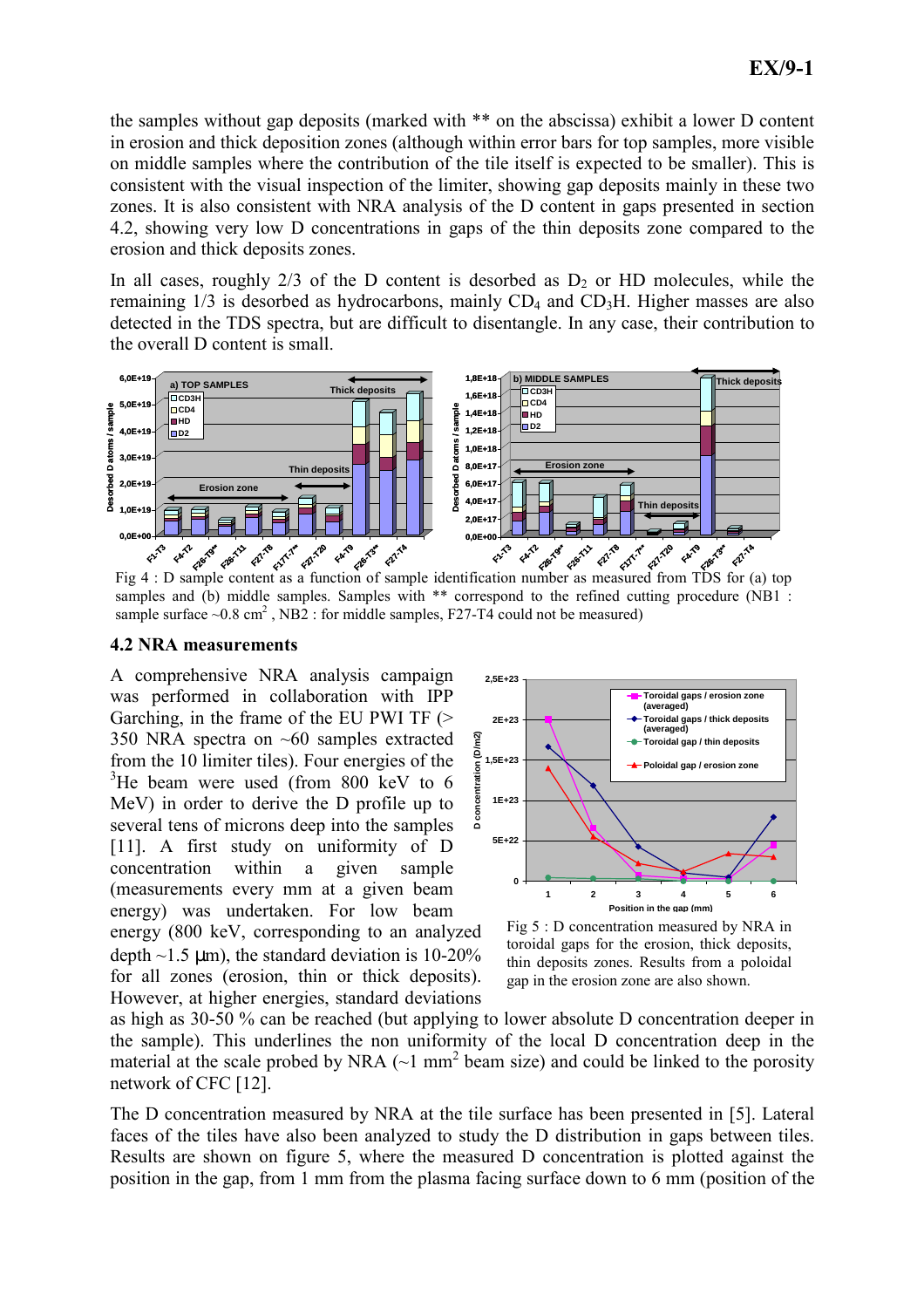heat sink). For toroidal gaps in the erosion and thick deposition zones, results have been averaged on 5 and 3 samples respectively, while for thin deposits and the poloidal gap in erosion zone, only one measurement is available so far. The erosion and thick deposits zone exhibit similar D concentrations in gaps, with values up to  $1.5-2$   $10^{23}$  D/m<sup>2</sup> close to the plasma surface, typical of values measured in other deposited layers on the limiter (see section 4.1 and [5]). In contrast, the D concentration in gaps of the thin deposits zone is much lower. A preliminary comparison between the toroidal and poloidal gaps in the erosion zones show no major difference. The D profile decays rapidly in the gaps (within 2-3 mm), as was found in other tokamaks. The fact that values deep in the gap  $(5 \text{ mm})$  seem to increase again could be due to a surface temperature effect (colder surface when getting closer to the heat sink) or to a measurement artifact, as samples were placed next to each other in the NRA sample holder. Due to the NRA beam size  $(-1 \text{ mm}^2)$  and the precision on the exact location of the beam  $(\sim 0.5 \text{ mm})$ , the last data point could include contributions from both the deepest gap position (6 mm) of a given sample and the plasma closest gap position (1 mm) of the next sample. For the same reason, the first data point could be underestimated. However, this would not influence the integrated amount of D found in gaps.

## 4.4 Consistency of NRA and TDS measurements

To check the consistency from both methods, the TDS integral measurements have been reconstructed from the local NRA measurements for each top sample, adding top surfaces and gap contributions derived from NRA when applicable. To assess the gap contribution to the



Fig 6 : Comparison between sample D content from TDS measurements and reconstructed from NRA, adding top surface and gap contributions.

top TDS samples from the NRA measurements, the spatial gap distribution on the first 2 mm has been taken into account and applied to the relevant surface of the TDS sample (toroidal gap 10 mm x 2 mm). Results are shown on figure 6. Both methods are in fair agreement in the erosion zone and in the thin deposits zone. Taking into account the gap contribution is an essential factor to get a good agreement between NRA and TDS in the erosion zone, while the impact is small in the thin deposits zone where the gap D concentration is much lower. However, the

gap contribution is not enough to reconcile both methods in the thick deposits zone. In general, NRA gives a lower D content than

TDS, which is consistent with the fact that NRA does not see D trapped deeper than  $~40$  um. The only exception is for tile F27-T4, where NRA exceeds TDS, as well as values from other samples in the thick deposited layers. More statistics would be needed to clarify this point.

TDS and NRA can then be combined to discriminate the D content in the tile and in gap deposits. Indeed, the tile surface D concentration can be derived from :

- method 1 : TDS analysis of the refined cutting sample (but poor statistics, with only 1 sample/zone available)
- method 2 : NRA analysis of the tile surface (but will underestimate the concentration if the D content beyond  $30 \text{ µm}$  is significant)
- method 3 : Combined TDS analysis of the standard samples (including the tile surface and 1 gap) and NRA analysis of the gap concentration. The gap contribution derived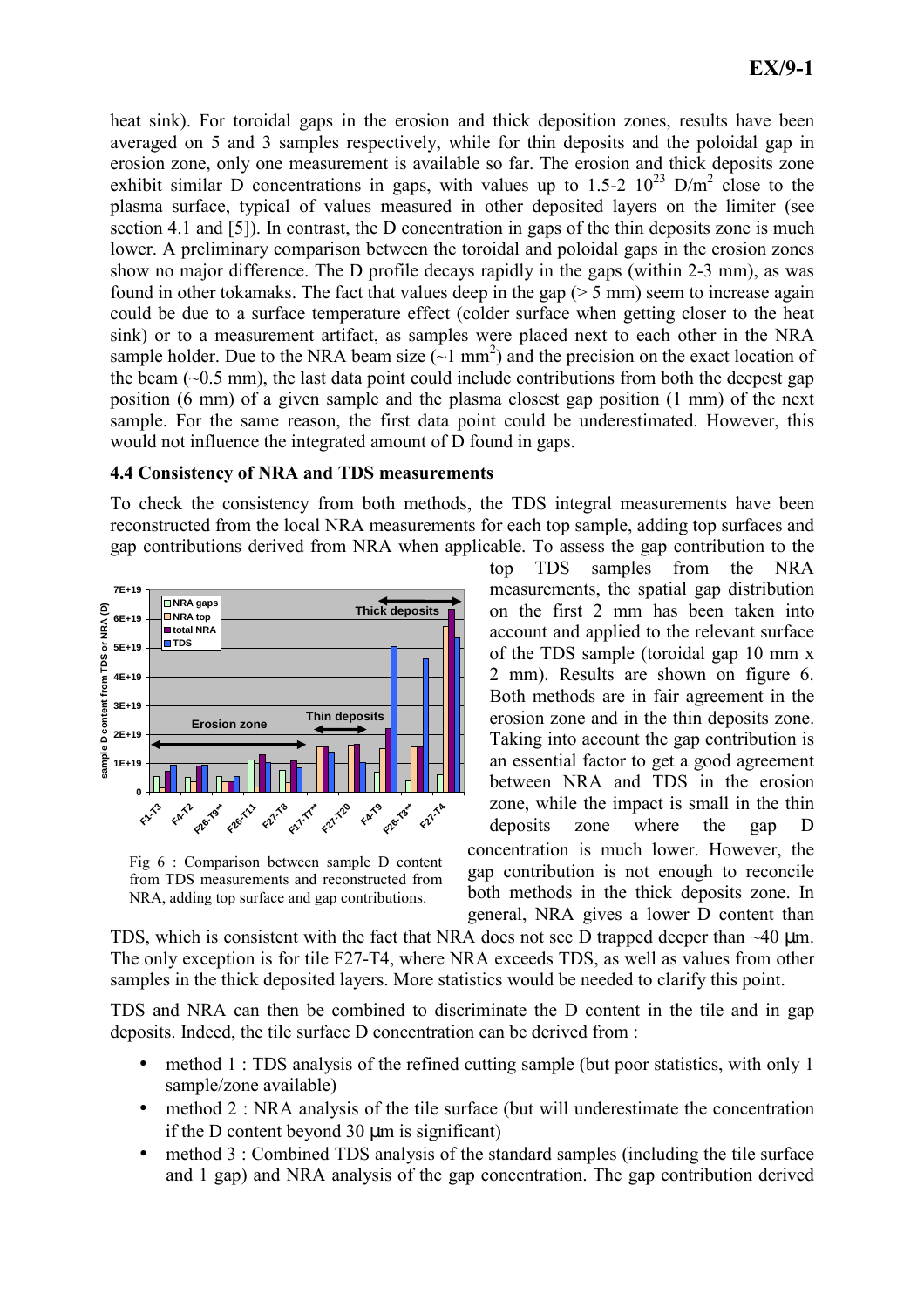from NRA is then substracted from the TDS global D content to obtain the tile surface contribution.

Results for the 3 methods are summarized in table 2. The gap concentrations are derived from NRA, averaged over the spatial distribution in the gap. As a first step, results are also averaged over the available samples for each zone, assuming comparable D content in a given zone, as seem to indicate the data from the 10 tiles analysed so far.

|                                                                                            |                              | Erosion zone                                                                          | Thin deposits               | Thick deposits                              |
|--------------------------------------------------------------------------------------------|------------------------------|---------------------------------------------------------------------------------------|-----------------------------|---------------------------------------------|
| Gap deposits D concentration   1.4 $10^{23} \pm 4.5 10^{22}$   3.3 $10^{21} \pm 6 10^{20}$ |                              |                                                                                       |                             | $1.1 \ 10^{23} \pm 2.8 \ 10^{22}$           |
|                                                                                            | (NRA, averaged over the 6 mm |                                                                                       |                             |                                             |
| gap profile) $(D/m^2)$                                                                     |                              |                                                                                       |                             |                                             |
| Tile<br>concentration<br>(D/m <sup>2</sup> )                                               | $D \mid 1$ : TDS refined     | 6.8 $10^{22}$                                                                         | $1.7 10^{23}$               | 5.7 $10^{23}$                               |
|                                                                                            | $2: NRA$ tile                | $\frac{3.6}{10^{22} \pm 1.3}$ $\frac{10^{22}}{1.9}$ $\frac{10^{23} \pm 3.3}{10^{22}}$ |                             | $3.6 10^{23} \pm 3 10^{23}$                 |
|                                                                                            |                              | : combined $3 \overline{10^{22} \pm 4.2 \overline{10^{22}}}$                          | $1.210^{23} \pm 5.610^{19}$ | $\frac{1}{2}$ 5.7 $10^{23}$ ± 4.5 $10^{22}$ |
|                                                                                            | $TDS + NRA$                  |                                                                                       |                             |                                             |

Table 2 : Estimate of D concentration  $(D/m^2)$  in gaps and tile surface of the different zones of interest. The tile surface contribution is assessed from the 3 methods described in the text. When applicable (ie several measurements available), the standard deviation is given

For the thin deposits zone, where the gap contribution is negligible, methods 1, 2 and 3 are in reasonable agreement for the assessment of the tile surface concentration. For the calculation of the global inventory of section 5, an average between the 3 methods is taken  $(1.6 \t10^{23})$  $D/m<sup>2</sup>$ ). For the thick deposits zone, methods 1 and 3 are in fair agreement, while method 2, based on NRA only, underestimate the tile D concentration, as expected due to the thickness of the deposited layers, larger than the NRA information depth. For section 5, the value given by methods 1 and 3 is taken  $(5.7 \ 10^{23} \ D/m^2)$ . For the erosion zone, the assessment is more difficult due to the large error bars on the gap contribution, which is dominant in this case. The fact that NRA based estimates (method 2) are below TDS based estimates (method 1) could again indicate D trapping beyond the NRA range in the sample, due to bulk diffusion of D in the tile. For section 5, an average between the 3 methods is taken  $(4.5 \times 10^{22} \text{ D/m}^2)$ .

## 5. Comparison of particle balance and post mortem analysis



Fig 7 : Contribution of the different zones (erosion, thin deposits, thick deposits) to the overall wall inventory deduced from post mortem analysis. For each zone, the contribution of the gap deposits and the tile is indicated.

From all of the above, an integrated wall inventory from post mortem analysis can be computed and compared to particle balance for the DITS campaign. The gap deposits contribution is estimated from NRA measurements as shown in table 2, while the tile contribution is assessed from averaging between the different methods combining TDS and NRA as described in section 4.4. Results are shown on figure 7.

The erosion (3.5 m<sup>2</sup>), thin deposits (3 m<sup>2</sup>) and thick deposits  $(0.5 \text{ m}^2)$  zones contribute for 44, 33 and 23 % of the total respectively. The distribution between gap deposits and tile contribution is very different depending on the zone. Indeed, in the erosion zone, the gap

deposits are the main contribution  $\left(\frac{-75}{6}\right)$  of the total in the zone), while in the thin deposits zone, they play no role (less than 2 % of the total in the zone). In the thick deposits zone, the situation is intermediate  $(\sim 15\%$  of the total of the zone in gap deposits).